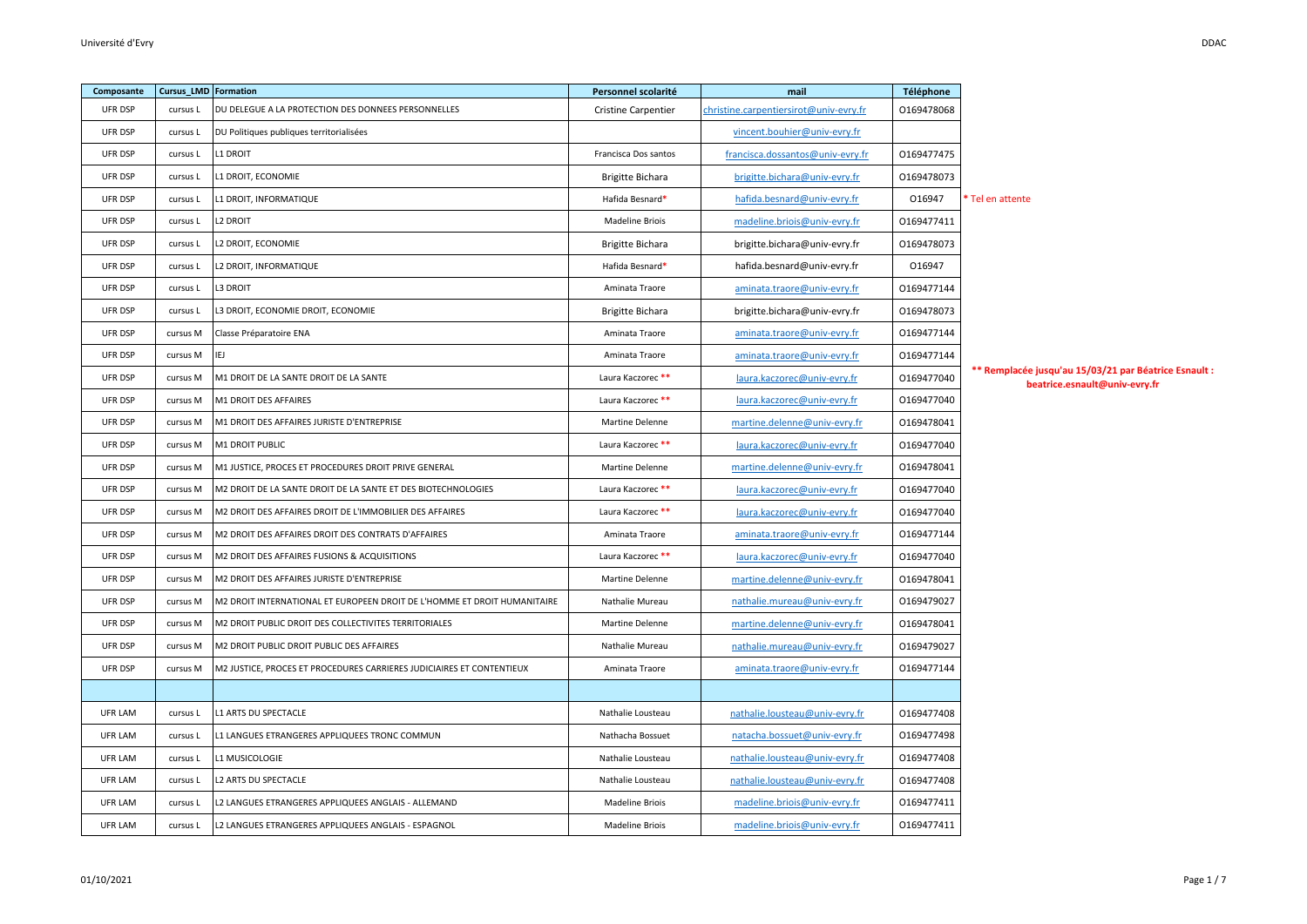| Composante     | Cursus_LMD Formation |                                                                                       | Personnel scolarité | mail                              | Téléphone  |
|----------------|----------------------|---------------------------------------------------------------------------------------|---------------------|-----------------------------------|------------|
| UFR LAM        | cursus L             | L2 MUSICOLOGIE                                                                        | Nathalie Lousteau   | nathalie.lousteau@univ-evry.fr    | 0169477408 |
| UFR LAM        | cursus L             | L3 ARTS DU SPECTACLE ADMINISTRATION                                                   | Euphrasie Laplante  | euphrasie.laplante@univ-evry.fr   | 0169477426 |
| UFR LAM        | cursus L             | L3 ARTS DU SPECTACLE THEATRE                                                          | Euphrasie Laplante  | euphrasie.laplante@univ-evry.fr   | 0169477426 |
| UFR LAM        | cursus L             | L3 LANGUES ETRANGERES APPLIQUEES ANGLAIS - ALLEMAND                                   | Christophe Baquet   | christophe.baquet@univ-evry.fr    | 0169477431 |
| UFR LAM        | cursus L             | L3 LANGUES ETRANGERES APPLIQUEES ANGLAIS - ESPAGNOL                                   | Christophe Baquet   | christophe.baquet@univ-evry.fr    | 0169477431 |
| UFR LAM        | cursus L             | L3 MUSICOLOGIE ADMINISTRATION                                                         | Euphrasie Laplante  | euphrasie.laplante@univ-evry.fr   | 0169477426 |
| UFR LAM        | cursus L             | L3 MUSICOLOGIE THEORIE ET TECHNIQUE MUSICALES                                         | Euphrasie Laplante  | euphrasie.laplante@univ-evry.fr   | 0169477426 |
| UFR LAM        | cursus M             | M1 LETTRES ET LANGUES NARRATION, TRADUCTION, NOUVEAUX MEDIAS                          | Christophe Baquet   | christophe.baquet@univ-evry.fr    | 0169477431 |
| UFR LAM        | cursus M             | M1 MUSICOLOGIE ADMINISTRATION DE LA MUSIQUE ET DU SPECTACLE VIVANT                    | Euphrasie Laplante  | euphrasie.laplante@univ-evry.fr   | 0169477426 |
| UFR LAM        | cursus M             | M1 MUSICOLOGIE ADMINISTRATION DE LA MUSIQUE ET DU SPECTACLE VIVANT -<br>APPRENTISSAGE | Euphrasie Laplante  | euphrasie.laplante@univ-evry.fr   | 0169477426 |
| UFR LAM        | cursus M             | M1 MUSICOLOGIE MUSICOLOGIE ET INGENIERIE DES MUSIQUES ACTUELLES                       | Euphrasie Laplante  | euphrasie.laplante@univ-evry.fr   | 0169477426 |
| UFR LAM        | cursus M             | M2 LETTRES ET LANGUES NARRATION, TRADUCTION, NOUVEAUX MEDIAS                          | Christophe Baquet   | christophe.baquet@univ-evry.fr    | 0169477431 |
| UFR LAM        | cursus M             | M2 MUSICOLOGIE ADMINISTRATION DE LA MUSIQUE ET DU SPECTACLE VIVANT                    | Euphrasie Laplante  | christophe.baquet@univ-evry.fr    | 0169477431 |
| UFR LAM        | cursus M             | M2 MUSICOLOGIE ADMINISTRATION DE LA MUSIQUE ET DU SPECTACLE VIVANT -<br>APPRENTISSAGE | Euphrasie Laplante  | euphrasie.laplante@univ-evry.fr   | 0169477426 |
| UFR LAM        | cursus M             | M2 MUSICOLOGIE MUSICOLOGIE ET INGENIERIE DES MUSIQUES ACTUELLES                       | Euphrasie Laplante  | euphrasie.laplante@univ-evry.fr   | 0169477426 |
|                |                      |                                                                                       |                     |                                   |            |
| <b>UFR SFA</b> | cursus L             | DEUST 1 Animation et gestion des activités physiques, sportives ou culturelles        | Laurence Bernard    | laurence.bernard@univ-evry.fr     | 0169477474 |
| <b>UFR SFA</b> | cursus L             | DEUST 2 Animation et gestion des activités physiques, sportives ou culturelles        | Corinne Buono       | corinne.buono@univ-evry.fr        | 0169477633 |
| <b>UFR SFA</b> | cursus L             | DU PREPARATION PHYSIQUE ET RE-ATHLETISATION                                           | christine capentier | christine.carpentier@univ-evry.fr | 0169478068 |
| <b>UFR SFA</b> | cursus L             | DU Prép'Avenir                                                                        | Hafida Besnard      | hafida.besnard@univ-evry.fr       | 016947     |
| <b>UFR SFA</b> | cursus L             | DU ENSEIGNEMENT EDUCATION PHYSIQUE ET SPORTIVE                                        | Sandrine marc       | sandrine.marc@univ-evry.fr        | 0169477495 |
| <b>UFR SFA</b> | cursus L             | DU ENSEIGNEMENT MATHEMATIQUES                                                         | Sandrine marc       | sandrine.marc@univ-evry.fr        | 0169477495 |
| <b>UFR SFA</b> | cursus L             | DL1 Mathématique-Economie                                                             | <b>Elodie Gros</b>  | elodie.gros@univ-evry.fr          | 0169477480 |
| <b>UFR SFA</b> | cursus L             | L1 INFORMATIQUE, SCIENCES DE LA VIE                                                   | Khady Aw            | khady.aw@univ-evry.fr             | 0169477414 |
| <b>UFR SFA</b> | cursus L             | L1 PORTAIL BIOLOGIE-CHIMIE                                                            | Khady Aw            | khady.aw@univ-evry.fr             | 0169477414 |
| <b>UFR SFA</b> | cursus L             | L1 PORTAIL MATH.-INFO.                                                                | Khady Aw            | khady.aw@univ-evry.fr             | 0169477414 |
| <b>UFR SFA</b> | cursus L             | L1 PORTAIL MATH.-PHYSIQUE                                                             | Sylvie Forest       | sylvie.forest@univ-evry.fr        | 0169477464 |
| <b>UFR SFA</b> | cursus L             | L1 PORTAIL PHYSIQUE-CHIMIE                                                            | Sylvie Forest       | sylvie.forest@univ-evry.fr        | 0169477464 |
| <b>UFR SFA</b> | cursus L             | L1 STAPS TRONC COMMUN                                                                 | Laurence bernard    | laurence.bernard@univ-evry.fr     | 0169477474 |
| <b>UFR SFA</b> | cursus L             | DL2 Mathématique-Economie                                                             | <b>Elodie Gros</b>  | elodie.gros@univ-evry.fr          | 0169477480 |
| <b>UFR SFA</b> | cursus L             | L2 CHIMIE                                                                             | <b>Elodie Gros</b>  | elodie.gros@univ-evry.fr          | 0169477480 |
| <b>UFR SFA</b> | cursus L             | L2 INFORMATIQUE                                                                       | <b>Elodie Gros</b>  | elodie.gros@univ-evry.fr          | 0169477480 |
| <b>UFR SFA</b> | cursus L             | L2 INFORMATIQUE, SCIENCES DE LA VIE                                                   | <b>Elodie Gros</b>  | elodie.gros@univ-evry.fr          | 0169477480 |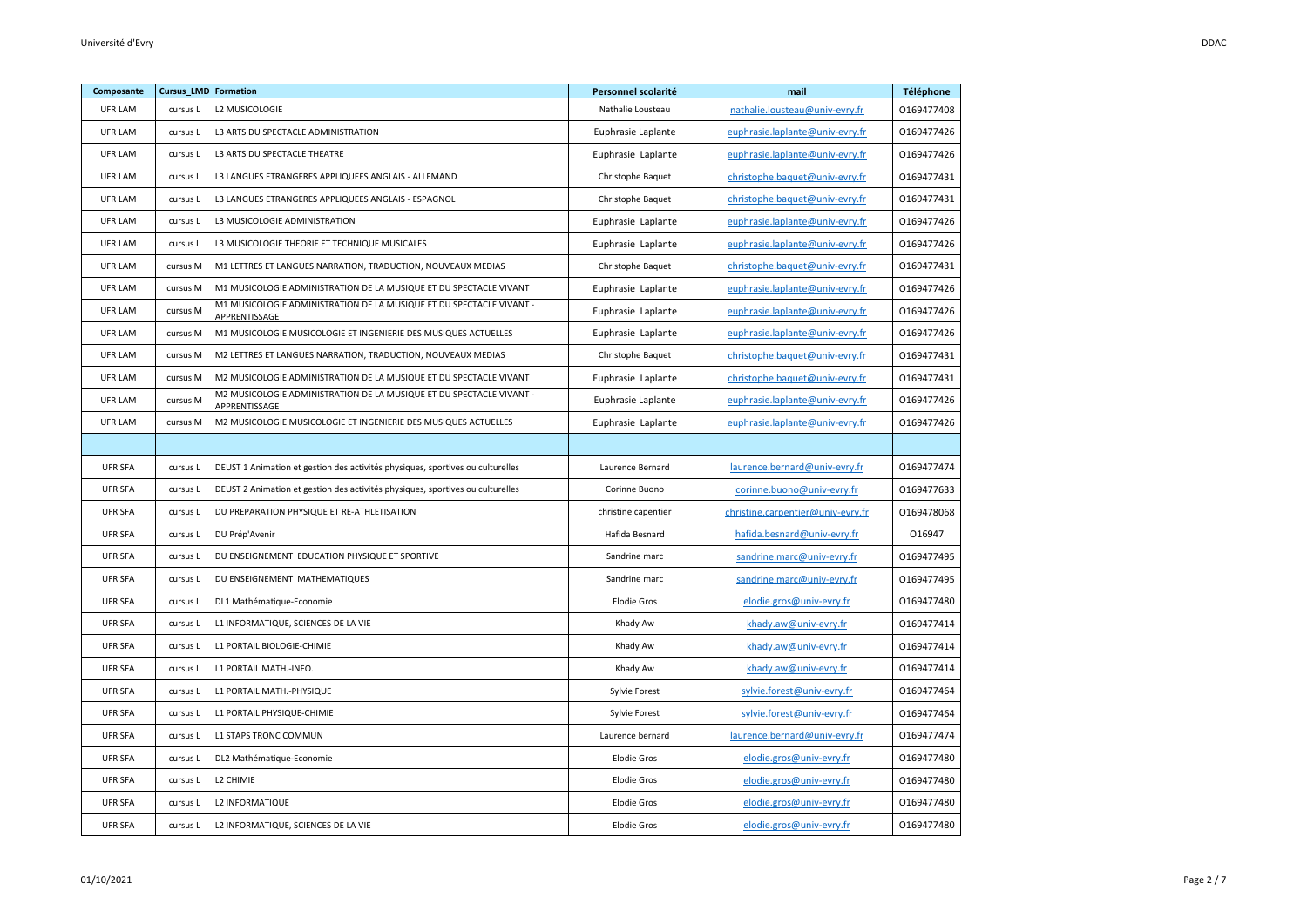| Composante     | Cursus_LMD Formation |                                                                                                | Personnel scolarité     | mail                            | Téléphone  |
|----------------|----------------------|------------------------------------------------------------------------------------------------|-------------------------|---------------------------------|------------|
| <b>UFR SFA</b> | cursus L             | L2 MATHEMATIQUES                                                                               | <b>Elodie Gros</b>      | elodie.gros@univ-evry.fr        | 0169477480 |
| <b>UFR SFA</b> | cursus L             | <b>L2 PHYSIQUE</b>                                                                             | <b>Elodie Gros</b>      | elodie.gros@univ-evry.fr        | 0169477480 |
| <b>UFR SFA</b> | cursus L             | L2 SCIENCES DE LA VIE                                                                          | <b>Elodie Gros</b>      | elodie.gros@univ-evry.fr        | 0169477480 |
| <b>UFR SFA</b> | cursus L             | L2 STAPS : ACTIVITE PHYSIQUE ADAPATEE ET SANTE ACTIVITES PHYSIQUES ADAPTEES ET<br>SANTE        | corinne Buono           | corinne.buono@univ-evry.fr      | 0169477633 |
| <b>UFR SFA</b> | cursus L             | L2 STAPS : EDUCATION ET MOTRICITE EDUCATION ET MOTRICITE                                       | corinne Buono           | corinne.buono@univ-evry.fr      | 0169477633 |
| <b>UFR SFA</b> | cursus L             | L2 STAPS : ENTRAINEMENT SPORTIF ENTRAINEMENT SPORTIF                                           | corinne Buono           | corinne.buono@univ-evry.fr      | 0169477633 |
| <b>UFR SFA</b> | cursus L             | DL3 Mathématique-Economie                                                                      | <b>Brigitte Bichara</b> | brigitte.bichara@univ-evry.fr   | 0169478073 |
| <b>UFR SFA</b> | cursus L             | L3 CHIMIE CHIMIE                                                                               | Isabelle DIAZ           | isabelle.diaz@univ-evry.fr      | 0169477635 |
| <b>UFR SFA</b> | cursus L             | L3 CHIMIE INTERFACE PHYSIQUE CHIMIE                                                            | Isabelle DIAZ           | isabelle.diaz@univ-evry.fr      | 0169477635 |
| <b>UFR SFA</b> | cursus L             | L3 INFORMATIQUE ADMINISTRATION SYSTEME EN RESEAUX                                              | laura Djimtangar        | laura.djimtangar@univ-evry.fr   | 0164853415 |
| <b>UFR SFA</b> | cursus L             | L3 INFORMATIQUE CONCEPTION ET INTELLIGENCE DES LOGICIELS ET DES SYSTEMES                       | Laura Djimtangar        | laura.djimtangar@univ-evry.fr   | 0164853415 |
| <b>UFR SFA</b> | cursus L             | L3 MATHEMATIQUES ENSEIGNEMENT ET SCIENCES PLURIDISCIPLINAIRES                                  | Isabelle DIAZ           | isabelle.diaz@univ-evry.fr      | 0169477635 |
| <b>UFR SFA</b> | cursus L             | L3 MATHEMATIQUES MATHEMATIQUES ET APPLICATIONS                                                 | Nathalie David          | nathalie.david@univ-evry.fr     | 0164853414 |
| <b>UFR SFA</b> | cursus L             | L3 Mathématiques parcours Double cursus ENSIIE                                                 | Nathalie David          | nathalie.david@univ-evry.fr     | 0164853414 |
| <b>UFR SFA</b> | cursus L             | L3 MIAGE METHODES INFORMATIQUES APPLIQUEES A LA GESTION DES ENTREPRISES                        | Carole girard           | carole.girard@univ-evry.fr      | 0164853592 |
| <b>UFR SFA</b> | cursus L             | L3 PHYSIQUE PHYSIQUE                                                                           | Isabelle DIAZ           | isabelle.diaz@univ-evry.fr      | 0169477635 |
| <b>UFR SFA</b> | cursus L             | L3 SCIENCES DE LA VIE DOUBLE-LICENCE SCIENCES DE LA VIE ET INFORMATIQUE                        | Martha van der horst    | martha.vanderhorst@univ-evry.fr | 0164853422 |
| <b>UFR SFA</b> | cursus L             | L3 SCIENCES DE LA VIE GENOMIQUE, BIOLOGIE ET INFORMATIQUE                                      | Martha van der horst    | martha.vanderhorst@univ-evry.fr | 0164853422 |
| <b>UFR SFA</b> | cursus L             | L3 SCIENCES DE LA VIE GENOMIQUE, BIOLOGIE ET SANTE                                             | Martha van der horst    | martha.vanderhorst@univ-evry.fr | 0164853422 |
| <b>UFR SFA</b> | cursus L             | L3 SCIENCES DE LA VIE INTERFACE BIOLOGIE-CHIMIE                                                | Martha van der horst    | martha.vanderhorst@univ-evry.fr | 0164853422 |
| <b>UFR SFA</b> | cursus L             | L3 SCIENCES DE LA VIE PLURIDISCIPLINAIRE ENSEIGNEMENT                                          | Isabelle DIAZ           | isabelle.diaz@univ-evry.fr      | 0169477635 |
| <b>UFR SFA</b> | cursus L             | L3 SCIENCES DE LA VIE SCIENCES EDUCATION 1er DEGRE, MEDIATION                                  | Isabelle DIAZ           | isabelle.diaz@univ-evry.fr      | 0169477635 |
| <b>UFR SFA</b> | cursus L             | L3 STAPS : ACTIVITE PHYSIQUE ADAPATEE ET SANTE ACTIVITES PHYSIQUES ADAPTEES ET<br>SANTE        | Eric Berthaud           | eric.berthaud@univ-evry.fr      | 0169477457 |
| <b>UFR SFA</b> | cursus L             | L3 STAPS : EDUCATION ET MOTRICITE EDUCATION ET MOTRICITE                                       | Eric Berthaud           | eric.berthaud@univ-evry.fr      | 0169477457 |
| <b>UFR SFA</b> | cursus L             | L3 STAPS : ENTRAINEMENT SPORTIF ENTRAINEMENT SPORTIF                                           | Eric Berthaud           | eric.berthaud@univ-evry.fr      | 0169477457 |
| <b>UFR SFA</b> | cursus M             | DU IMPLANTOLOGIE                                                                               | Sylvie bareau           | sylvie.barreau@univ-evry.fr     | 0169477067 |
| <b>UFR SFA</b> | cursus M             | DU ORTHODONTIE 2EME ANNEE                                                                      | Sylvie bareau           | sylvie.barreau@univ-evry.fr     | 0169477067 |
| <b>UFR SFA</b> | cursus M             | DU ORTHODONTIE 3EME ANNEE                                                                      | Sylvie bareau           | sylvie.barreau@univ-evry.fr     | 0169477067 |
| <b>UFR SFA</b> | cursus M             | M1 BIOINFORMATIQUE GENOMICS, INFORMATICS AND MATHEMATICS FOR HEALTH<br>AND ENVIRONMENT         | Aurelie Boucharin       | aurelie.boucharin@univ-evry.fr  | 0164853413 |
| <b>UFR SFA</b> | cursus M             | M1 BIOLOGIE SANTE BIOLOGIE-SANTE - PLATEFORME BIOCHIMIE ET BIOTECHNOLOGIES                     | Aurelie Boucharin       | aurelie.boucharin@univ-evry.fr  | 0164853413 |
| <b>UFR SFA</b> | cursus M             | M1 BIOLOGIE SANTE BIOLOGIE-SANTE - PLATEFORME GENETIQUE, BIOLOGIE<br>MOLECULAIRE ET CELLULAIRE | Aurelie Boucharin       | aurelie.boucharin@univ-evry.fr  | 0164853413 |
| <b>UFR SFA</b> | cursus M             | M1 BIOLOGIE SANTE BIOLOGIE-SANTE - PLATEFORME INTERFACE DE LA BIOLOGIE                         | Aurelie Boucharin       | aurelie.boucharin@univ-evry.fr  | 0164853413 |
| <b>UFR SFA</b> | cursus M             | M1 BIOLOGIE SANTE BIOLOGIE-SANTE - PLATEFORME PHYSIOLOGIE ET<br><b>PHYSIOPATHOLOGIE</b>        | Aurelie Boucharin       | aurelie.boucharin@univ-evry.fr  | 0164853413 |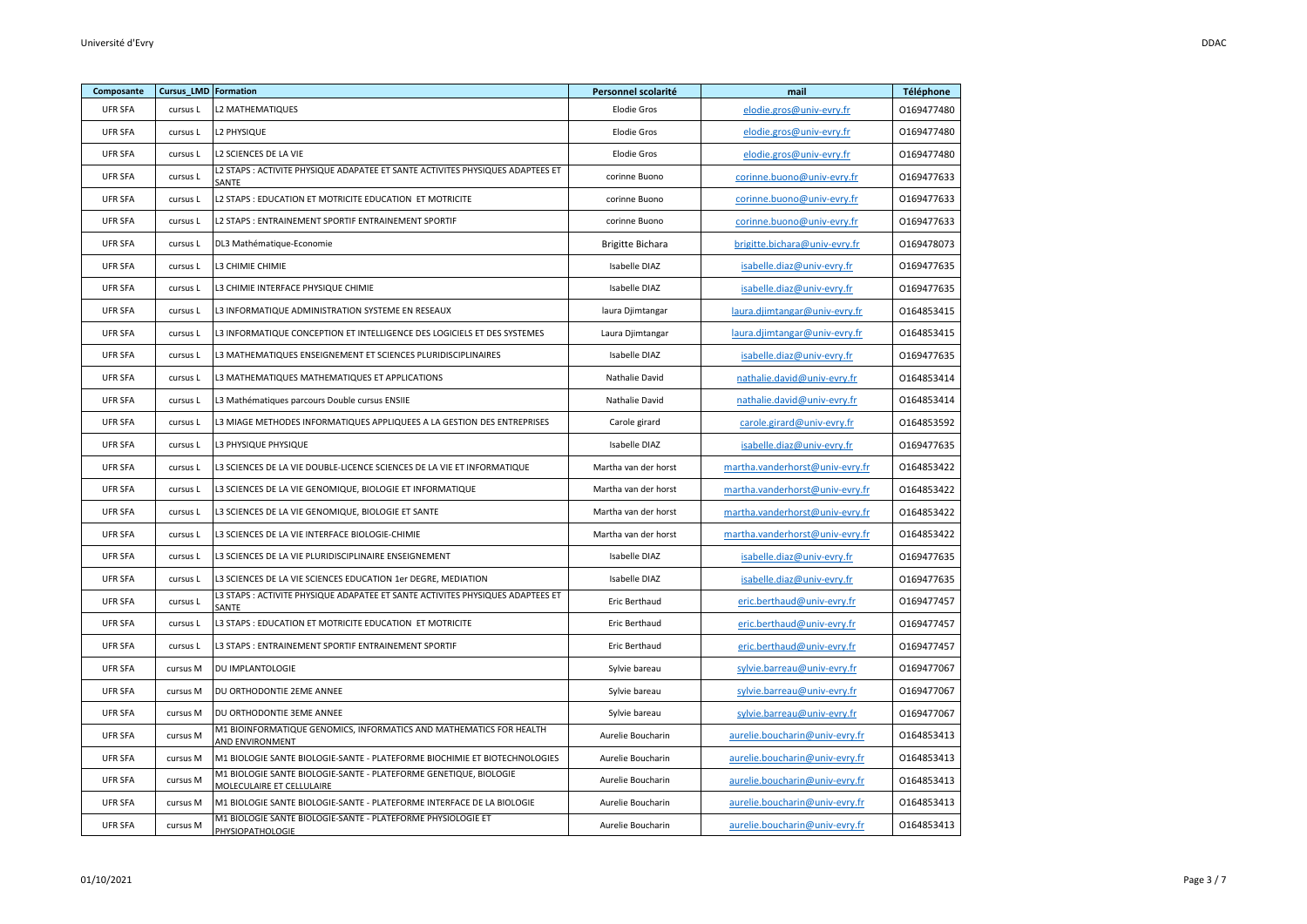| Composante     | <b>Cursus LMD Formation</b> |                                                                                                                                     | Personnel scolarité  | mail                              | Téléphone  |
|----------------|-----------------------------|-------------------------------------------------------------------------------------------------------------------------------------|----------------------|-----------------------------------|------------|
| <b>UFR SFA</b> | cursus M                    | M1 BIOLOGIE SANTE LIFE SCIENCES AND HEALTH, INTERNATIONAL TRACK, MAJOR<br>"TISSUE, CELL AND GENE BIOTHERAPIE" - SINO-FRENCH PROGRAM | Aurelie Boucharin    | aurelie.boucharin@univ-evry.fr    | 0164853413 |
| <b>UFR SFA</b> | cursus M                    | M1 CHIMIE CHIMIE                                                                                                                    | isabelle Diaz        | isabelle.diaz@univ-evry.fr        | 0169477635 |
| <b>UFR SFA</b> | cursus M                    | M1 ENTRAINEMENT ET OPTIMISATION DE LA PERFORMANCE SPORTIVE SPORT SCIENCES<br>FOR HEALTH AND PERFORMANCE                             | Martha Van Der Horst | martha.vanderhorst@univ-evry.fr   | 0164853422 |
| <b>UFR SFA</b> | cursus M                    | M1 INFORMATIQUE COMPUTER AND NETWORK SYSTEMS                                                                                        | Martha Van Der Horst | martha.vanderhorst@univ-evry.fr   | 0164853422 |
| <b>UFR SFA</b> | cursus M                    | M1 MATHEMATIQUES ET APPLICATIONS MATHEMATIQUES ET INTERACTIONS                                                                      | Laura Djimtangar     | laura.djimtangar@univ-evry.fr     | 0164853415 |
| <b>UFR SFA</b> | cursus M                    | M1 MIAGE INGENIERIE LOGICIELLE POUR LE WEB                                                                                          | Carole Girard        | carole.girard@univ-evry.fr        | 0164853592 |
| <b>UFR SFA</b> | cursus M                    | M1 STAPS : ACTIVITE PHYSIQUE ADAPATEE ET SANTE PAEH PHYSICAL ACTIVITY, EXERCICE<br>AND HEALTH                                       | Martha Van Der Horst | martha.vanderhorst@univ-evry.fr   | 0164853422 |
| <b>UFR SFA</b> | cursus M                    | M2 BIOINFORMATIQUE GENOMICS, INFORMATICS AND MATHEMATICS FOR HEALTH<br><b>AND ENVIRONMENT</b>                                       | Aurelie Boucharin    | aurelie.boucharin@univ-evry.fr    | 0164853413 |
| <b>UFR SFA</b> | cursus M                    | M2 BIOLOGIE INTEGRATIVE ET PHYSIOLOGIE SYSTEMS AND SYNTHETIC BIOLOGY                                                                | Aurelie Boucharin    | aurelie.boucharin@univ-evry.fr    | 0164853413 |
| <b>UFR SFA</b> | cursus M                    | M2 BIOLOGIE SANTE BIOTHERAPIES : TISSUE, CELL, GENE                                                                                 | Aurelie Boucharin    | aurelie.boucharin@univ-evry.fr    | 0164853413 |
| <b>UFR SFA</b> | cursus M                    | M2 BIOLOGIE SANTE SYSTEMS AND SYNTHETIC BIOLOGY                                                                                     | Aurelie Boucharin    | aurelie.boucharin@univ-evry.fr    | 0164853413 |
| <b>UFR SFA</b> | cursus M                    | M2 CHIMIE ET SCIENCES DES MATERIAUX                                                                                                 | Isabelle Diaz        | isabelle.diaz@univ-evry.fr        | 0169477635 |
| <b>UFR SFA</b> | cursus M                    | M2 CHIMIE POLYMERES ET BIOMATERIAUX                                                                                                 | Isabelle Diaz        | isabelle.diaz@univ-evry.fr        | 0169477635 |
| <b>UFR SFA</b> | cursus M                    | M2 ENTRAINEMENT ET OPTIMISATION DE LA PERFORMANCE SPORTIVE SPORT SCIENCES<br>FOR HEALTH AND PERFORMANCE                             | Martha Van Der Horst | martha.vanderhorst@univ-evry.fr   | 0164853422 |
| <b>UFR SFA</b> | cursus M                    | M2 INFORMATIQUE COMPUTER AND NETWORK SYSTEMS - SOUS-PARCOURS SYSTEMES<br>AUTONOMIQUES                                               | Nathalie David       | nathalie.david@univ-evry.fr       | 0164853414 |
| <b>UFR SFA</b> | cursus M                    | M2 INFORMATIQUE COMPUTER AND NETWORK SYSTEMS - SOUS-PARCOURS SYSTEMES<br>EN RESEAUX                                                 | Nathalie David       | nathalie.david@univ-evry.fr       | 0164853414 |
| <b>UFR SFA</b> | cursus M                    | M2 MATHEMATIQUES ET APPLICATIONS DATA SCIENCE : SANTE, ASSURANCE ET FINANCE                                                         | Laura Djimtangar     | laura.djimtangar@univ-evry.fr     | 0164853415 |
| <b>UFR SFA</b> | cursus M                    | M2 MATHEMATIQUES ET APPLICATIONS FINANCE QUANTITATIVE                                                                               | Laura Djimtangar     | laura.djimtangar@univ-evry.fr     | 0164853415 |
| <b>UFR SFA</b> | cursus M                    | M2 MIAGE INGENIERIE LOGICIELLE POUR LE WEB                                                                                          | Laura Djimtangar     | laura.djimtangar@univ-evry.fr     | 0164853415 |
| <b>UFR SFA</b> | cursus M                    | M2 STAPS : ACTIVITE PHYSIQUE ADAPATEE ET SANTE PAEH PHYSICAL ACTIVITY, EXERCICE<br>AND HEALTH                                       | Carole Girard        | carole.girard@univ-evry.fr        | 0164853592 |
|                |                             |                                                                                                                                     |                      |                                   |            |
| UFR SHS        | cursus L                    | DAEU option A                                                                                                                       | christine Carpentier | christine.carpentier@univ-evry.fr | 0169478068 |
| <b>UFR SHS</b> | cursus L                    | DU Formation des professeurs des écoles                                                                                             | sandrine marc        | sandrine.marc@univ-evry.fr        | 0169477495 |
| <b>UFR SHS</b> | cursus L                    | DU Formation des professeurs des lycées et collèges parcours Histoire-Géographie                                                    | sandrine marc        | sandrine.marc@univ-evry.fr        | 0169477495 |
| UFR SHS        | cursus L                    | DU ENSEIGNEMENT HISTOIRE GEOGRAPHIE                                                                                                 | sandrine marc        | sandrine.marc@univ-evry.fr        | 0169477495 |
| UFR SHS        | cursus L                    | L1 ADMINISTRATION ECONOMIQUE ET SOCIALE                                                                                             | Tania Arphexad       | tania.arphexad@univ-evry.fr       | 0169477415 |
| UFR SHS        | cursus L                    | L1 ECONOMIE ET GESTION                                                                                                              | Sylvie Guerin        | sylvie.guerrin@univ-evry.fr       | 0169477455 |
| UFR SHS        | cursus L                    | <b>L1 HISTOIRE</b>                                                                                                                  | Valerie Laurent      | valerie.laurent@univ-evry.fr      | 0169473155 |
| <b>UFR SHS</b> | cursus L                    | <b>L1 SOCIOLOGIE</b>                                                                                                                | Natacha Bossuet      | natacha.bossuet@univ-evry.fr      | 0169477498 |
| UFR SHS        | cursus L                    | L2 ADMINISTRATION ECONOMIQUE ET SOCIALE                                                                                             | Tania Arphexad       | tania.arphexad@univ-evry.fr       | 0169477415 |
| UFR SHS        | cursus L                    | L2 ECONOMIE ET GESTION                                                                                                              | Sylvie Guerin        | sylvie.guerrin@univ-evry.fr       | 0169477455 |
| UFR SHS        | cursus L                    | <b>L2 HISTOIRE</b>                                                                                                                  | Valerie Laurent      | valerie.laurent@univ-evry.fr      | 0169473155 |
| UFR SHS        | cursus L                    | L2 SOCIOLOGIE                                                                                                                       | Natacha Bossuet      | natacha.bossuet@univ-evry.fr      | 0169477498 |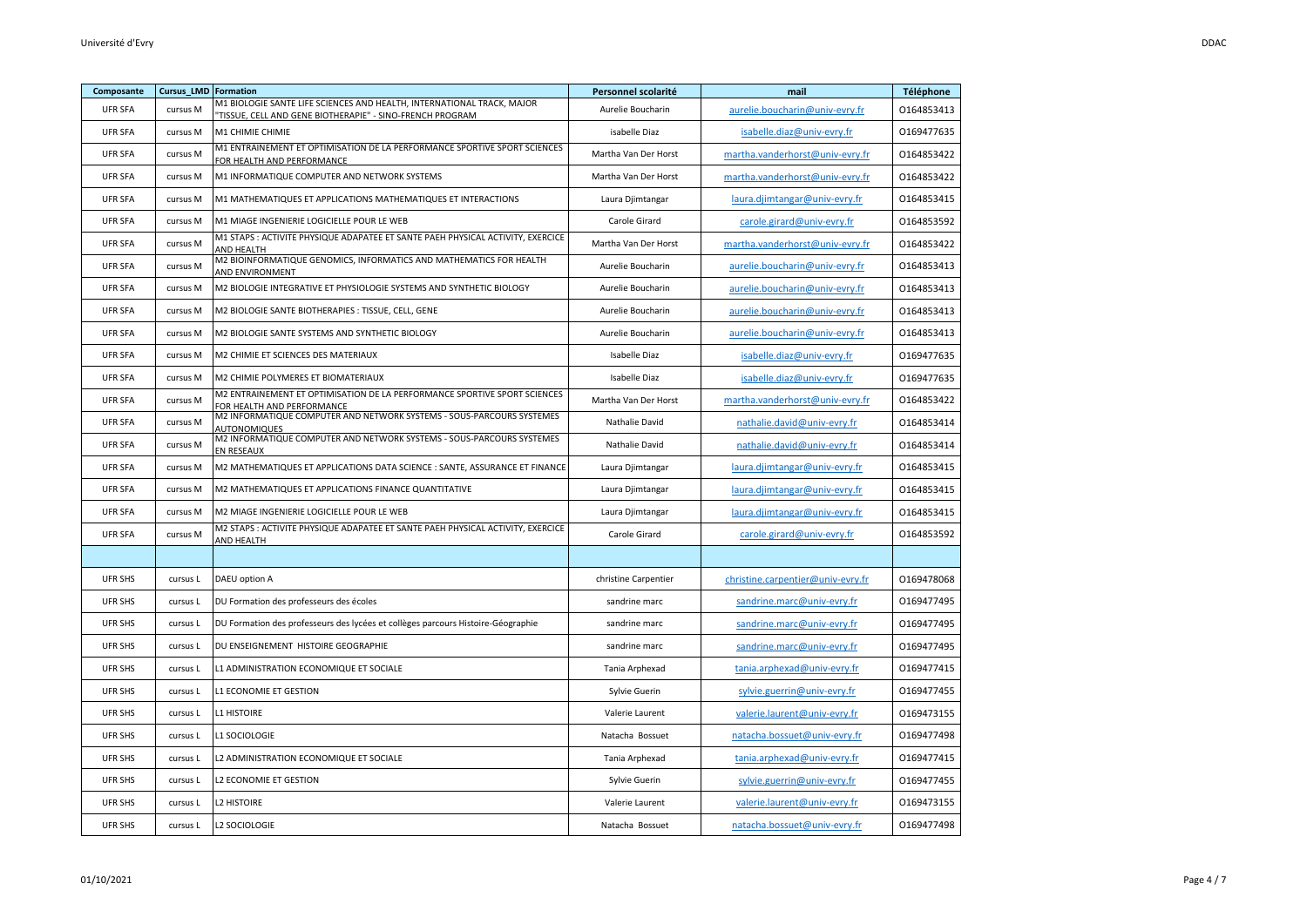| Composante     | <b>Cursus LMD Formation</b> |                                                                                                                                                     | Personnel scolarité | mail                           | Téléphone  |                                 |
|----------------|-----------------------------|-----------------------------------------------------------------------------------------------------------------------------------------------------|---------------------|--------------------------------|------------|---------------------------------|
| UFR SHS        | cursus L                    | L3 ADMINISTRATION ECONOMIQUE ET SOCIALE ADMINISTRATION COMPTABLE ET<br><b>FINANCIFRE</b>                                                            | Marlène Gromat      | marlene.gromat@univ-evry.fr    | 0169477822 |                                 |
| UFR SHS        | cursus L                    | L3 ADMINISTRATION ECONOMIQUE ET SOCIALE ETUDES DE MARCHE ET<br>COMMUNICATION                                                                        | Marlène Gromat      | marlene.gromat@univ-evry.fr    | 0169477822 |                                 |
| UFR SHS        | cursus L                    | L3 ADMINISTRATION ECONOMIQUE ET SOCIALE RESSOURCES HUMAINES                                                                                         | Solange Michel      | solange.michel@univ-evry.fr    | 0169477885 |                                 |
| <b>UFR SHS</b> | cursus L                    | L3 DROIT, ECONOMIE                                                                                                                                  | Brigitte Bichara    | brigitte.bichara@univ-evry.fr  | 0169478073 |                                 |
| <b>UFR SHS</b> | cursus L                    | L3 ECONOMIE ET GESTION ECONOMIE / MANAGEMENT                                                                                                        | Brigitte Bichara    | brigitte.bichara@univ-evry.fr  | 0169478073 |                                 |
| UFR SHS        | cursus L                    | L3 ECONOMIE ET GESTION GESTION OPTION COMPTABILITE, CONTROLE DE GESTION                                                                             | *** Marlène Gromat  | marlene.gromat@univ-evry.fr    | 0169477822 | *** ( à partir du<br>15/11/21): |
| <b>UFR SHS</b> | cursus L                    | L3 ECONOMIE ET GESTION GESTION OPTION MARKETING-ACHATS                                                                                              | Cécilia Da Cunha    | cecilia.dacunha@univ-evry.fr   | 0169477872 |                                 |
| UFR SHS        | cursus L                    | L3 HISTOIRE DOUBLE-LICENCE HISTOIRE ET SOCIOLOGIE                                                                                                   | Valérie Laurent     | valerie.laurent@univ-evry.fr   | 0169473155 |                                 |
| <b>UFR SHS</b> | cursus L                    | L3 HISTOIRE ENSEIGNEMENT ET SCIENCES PLURIDISCIPLINAIRES                                                                                            | Valérie Laurent     | valerie.laurent@univ-evry.fr   | 0169473155 |                                 |
| <b>UFR SHS</b> | cursus L                    | L3 HISTOIRE HISTOIRE ET SOCIETES                                                                                                                    | Valérie Laurent     | valerie.laurent@univ-evry.fr   | 0169473155 |                                 |
| UFR SHS        | cursus L                    | L3 HISTOIRE HISTOIRE, GEOGRAPHIE ET DYNAMIQUES POLITIQUES                                                                                           | Valérie Laurent     | valerie.laurent@univ-evry.fr   | 0169473155 |                                 |
| UFR SHS        | cursus L                    | L3 SOCIOLOGIE ENSEIGNEMENT ET SCIENCES PLURIDISCIPLINAIRES                                                                                          | Laura tarriet       | laura.tarriet@univ-evry.fr     | 0169477859 |                                 |
| UFR SHS        | cursus L                    | L3 SOCIOLOGIE FORMATION ET EMPLOI                                                                                                                   | Laura tarriet       | laura.tarriet@univ-evry.fr     | 0169477859 |                                 |
| UFR SHS        | cursus L                    | L3 SOCIOLOGIE SCIENCES, TECHNIQUES ET SOCIETE                                                                                                       | Laura tarriet       | laura.tarriet@univ-evry.fr     | 0169477859 |                                 |
| UFR SHS        | cursus L                    | L3 SOCIOLOGIE SOCIOLOGIE DU TRAVAIL ET DES ENTREPRISES                                                                                              | Laura tarriet       | laura.tarriet@univ-evry.fr     | 0169477859 |                                 |
| UFR SHS        | cursus L                    | L3 SOCIOLOGIE SOCIOLOGIE VISUELLE ET FILMIQUE                                                                                                       | Laura tarriet       | laura.tarriet@univ-evry.fr     | 0169477859 |                                 |
| UFR SHS        | cursus L                    | Licence Pro METIERS DE LA COMMUNICATION : CHARGE DE COMMUNICATION CHARGE<br>DE COMMUNICATION, INSTITUTIONNELLE, CORPORATE                           | Eric Bahoua         | eric.bahoua@univ-evry.fr       | 0169477874 |                                 |
| UFR SHS        | cursus L                    | Licence Pro METIERS DE LA GESTION ET DE LA COMPTABILITE : RESPONSABLE DE<br>PORTEFEUILLE CLIENTS EN CABINET D'EXPERTISE RESPONSABLE DE PORTEFEUILLE | Cécile Le Caignard  | cecile.lecaignard@univ-evry.fr | 0169477804 |                                 |
| <b>UFR SHS</b> | cursus L                    | Licence Pro PROTECTION ET VALORISATION DU PATRIMOINE HISTORIQUE ET CULTUREL                                                                         | Cécilia Da Cunha    | cecilia.dacunha@univ-evry.fr   | 0169477872 |                                 |
| UFR SHS        | cursus L                    | Licence Pro SERVICES A LA PERSONNE                                                                                                                  | Eric Bahoua         | eric.bahoua@univ-evry.fr       | 0169477874 |                                 |
| <b>UFR SHS</b> | cursus M                    | Attestation d'études universitaires Formation des professeurs des écoles                                                                            | Sandrine Marc       | sandrine.marc@univ-evry.fr     | 0169477495 |                                 |
| <b>UFR SHS</b> | cursus M                    | DU ENSEIGNEMENT PROFESSORAT DES ECOLES                                                                                                              | Sandrine Marc       | sandrine.marc@univ-evry.fr     | 0169477495 |                                 |
| UFR SHS        | cursus M                    | M1 COMPTABILITE, CONTROLE, AUDIT                                                                                                                    | Cécile Le Caignard  | cecile.lecaignard@univ-evry.fr | 0169477804 |                                 |
| UFR SHS        | cursus M                    | M1 CONTROLE DE GESTION ET AUDIT ORGANISATIONNEL CONTROLE DE GESTION ET<br><b>AUDIT ORGANISATIONNEL</b>                                              | *** Marlène Gromat  | marlene.gromat@univ-evry.fr    | 0169477822 | ** (à partir du<br>15/11/21) :  |
| UFR SHS        | cursus M                    | M1 FINANCE FINANCE                                                                                                                                  | Nathalie Mureau     | nathalie.mureau@univ-evry.fr   | 0169479027 |                                 |
| UFR SHS        | cursus M                    | M1 GESTION DE PRODUCTION, LOGISTIQUE, ACHATS GESTION DE PRODUCTION,<br>OGISTIQUE, ACHATS - PARCOURS MANAGEMENT GLOBAL DES ACHATS ET CHAINE          | Cécile Le Caignard  | cecile.lecaignard@univ-evry.fr | 0169477804 |                                 |
| UFR SHS        | cursus M                    | M1 GESTION DES RESSOURCES HUMAINES GESTION DES RESSOURCES HUMAINES                                                                                  | Cécilia Da Cunha    | cecilia.dacunha@univ-evry.fr   | 0169477872 |                                 |
| UFR SHS        | cursus M                    | M1 HISTOIRE HISTOIRE ECONOMIQUE ET SOCIALE : RECHERCHE ET VALORISATION                                                                              | Madeline Briois     | madeline.briois@univ-evry.fr   | 0169477411 |                                 |
| UFR SHS        | cursus M                    | M1 SOCIOLOGIE CONSEIL ET INTERVENTION DANS LE TRAVAIL ET LES ENTREPRISES                                                                            | Laura tarriet       | laura.tarriet@univ-evry.fr     | 0169477859 |                                 |
| UFR SHS        | cursus M                    | M1 SOCIOLOGIE GOUVERNANCES DES INNOVATIONS SOCIALES ET<br>ENVIRONNEMENTALES DU LOCAL AU GLOBAL                                                      | Laura tarriet       | laura.tarriet@univ-evry.fr     | 0169477859 |                                 |
| UFR SHS        | cursus M                    | M1 SOCIOLOGIE IMAGE ET SOCIETE                                                                                                                      | Laura tarriet       | laura.tarriet@univ-evry.fr     | 0169477859 |                                 |
| UFR SHS        | cursus M                    | M1 SOCIOLOGIE INGENIERIE DE LA FORMATION ET DES RELATIONS AVEC L'EMPLOI                                                                             | Laura tarriet       | laura.tarriet@univ-evry.fr     | 0169477859 |                                 |
| UFR SHS        | cursus M                    | M2 COMPTABILITE, CONTROLE, AUDIT                                                                                                                    | Cécile Le Caignard  | cecile.lecaignard@univ-evry.fr | 0169477804 |                                 |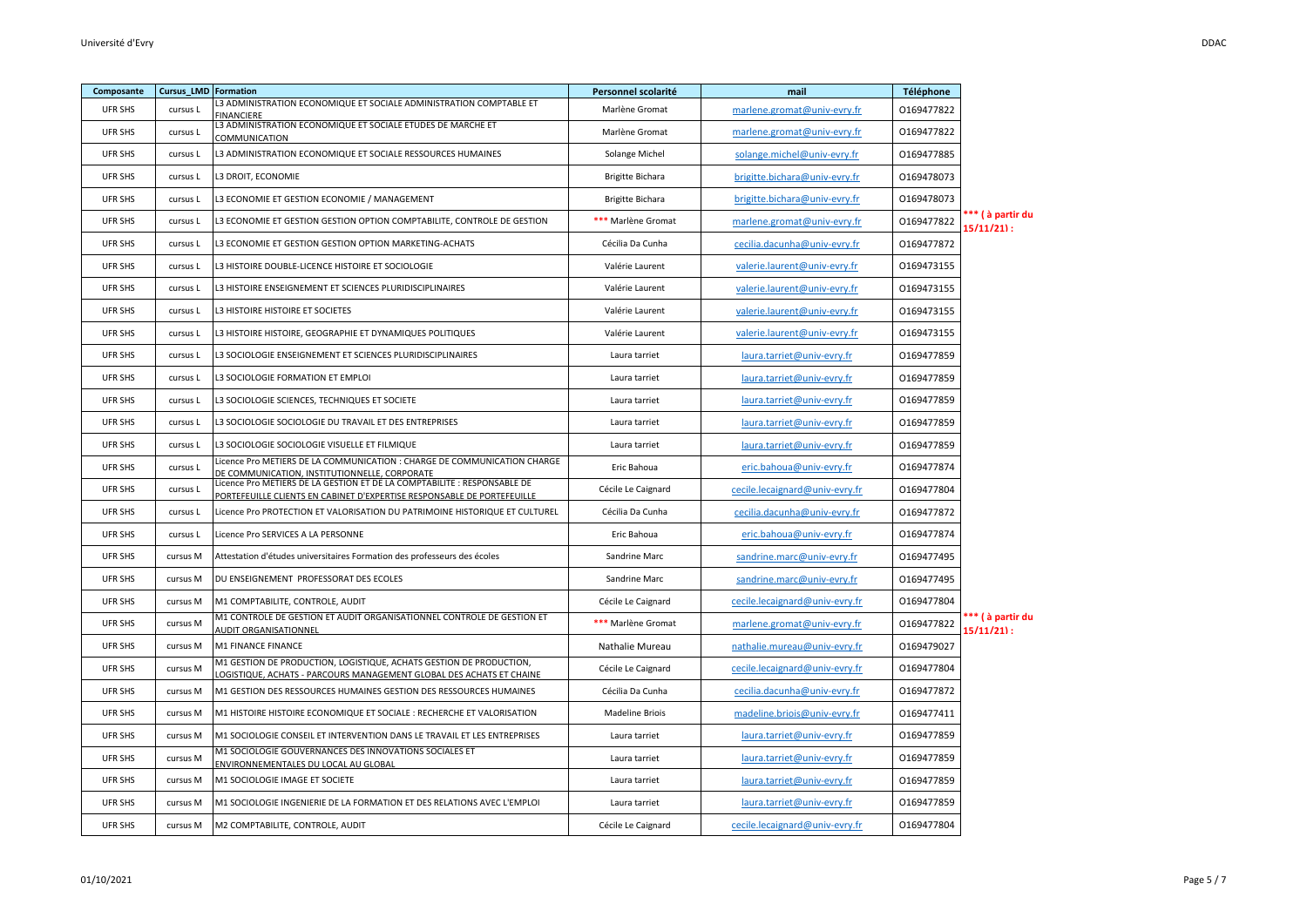| Composante    | <b>Cursus_LMD Formation</b> |                                                                                                              | Personnel scolarité       | mail                              | Téléphone  |
|---------------|-----------------------------|--------------------------------------------------------------------------------------------------------------|---------------------------|-----------------------------------|------------|
| UFR SHS       | cursus M                    | M2 CONTROLE DE GESTION ET AUDIT ORGANISATIONNEL PILOTAGE, CONTROLE ET<br><b>AUDIT ORGANISATIONNEL</b>        | Sylvie Pontacq            | sylvie.pontac@univ-evry.fr        | 0169477861 |
| UFR SHS       | cursus M                    | M2 FINANCE BANQUE FINANCE                                                                                    | Nathalie Mureau           | nathalie.mureau@univ-evry.fr      | 0169479027 |
| UFR SHS       | cursus M                    | M2 FINANCE GESTION DES RISQUES ET DES ACTIFS                                                                 | Nathalie Mureau           | nathalie.mureau@univ-evry.fr      | 0169479027 |
| UFR SHS       | cursus M                    | M2 GESTION DE PRODUCTION, LOGISTIQUE, ACHATS MANAGEMENT GLOBAL DES<br>ACHATS ET DE LA CHAINE LOGISTIQUE      | Cécile Le Caignard        | cecile.lecaignard@univ-evry.fr    | 0169477804 |
| UFR SHS       | cursus M                    | M2 GESTION DES RESSOURCES HUMAINES MANAGEMENT ET DEVELOPPEMENT DES<br>RESSOURCES HUMAINES                    | Cécilia Da Cunha          | cecilia.dacunha@univ-evry.fr      | 0169477872 |
| UFR SHS       | cursus M                    | M2 HISTOIRE HISTOIRE (APPLIQUEE) A LA VALORISATION DES PATRIMOINE                                            | <b>Madeline Briois</b>    | madeline.briois@univ-evry.fr      | 0169477411 |
| UFR SHS       | cursus M                    | M2 HISTOIRE HISTOIRE, ECONOMIES, SOCIETE                                                                     | <b>Madeline Briois</b>    | madeline.briois@univ-evry.fr      | 0169477411 |
| UFR SHS       | cursus M                    | M2 INNOVATION, ENTREPRISE ET SOCIETE INNOVATION, MARCHES ET SCIENCE DES<br><b>DONNEES</b>                    | Nathalie Mureau           | nathalie.mureau@univ-evry.fr      | 0169479027 |
| UFR SHS       | cursus M                    | M2 MARKETING, VENTE INNOVATION, MARCHES ET SCIENCE DES DONNEES                                               | Nathalie Mureau           | nathalie.mureau@univ-evry.fr      | 0169479027 |
| UFR SHS       | cursus M                    | M2 MARKETING, VENTE MANAGEMENT GLOBAL DES ACHATS ET DE LA CHAINE<br>LOGISTIQUE                               | Cécile Le Caignard        | cecile.lecaignard@univ-evry.fr    | 0169477804 |
| UFR SHS       | cursus M                    | M2 SOCIOLOGIE CONSEIL ET INTERVENTION DANS LE TRAVAIL ET LES ENTREPRISES                                     | Laura tarriet             | laura.tarriet@univ-evry.fr        | 0169477859 |
| UFR SHS       | cursus M                    | M2 SOCIOLOGIE GOUVERNANCES DES INNOVATIONS SOCIALES ET<br>ENVIRONNEMENTALES DU LOCAL AU GLOBAL               | Cécilia Da Cunha          | cecilia.dacunha@univ-evry.fr      | 0169477872 |
| UFR SHS       | cursus M                    | M2 SOCIOLOGIE IMAGE ET SOCIETE                                                                               | Laura tarriet             | laura.tarriet@univ-evry.fr        | 0169477859 |
| UFR SHS       | cursus M                    | M2 SOCIOLOGIE INGENIERIE DE LA FORMATION ET DES RELATIONS AVEC L'EMPLOI                                      | Eric Bahoua               | eric.bahoua@univ-evry.fr          | 0169477874 |
|               |                             |                                                                                                              |                           |                                   |            |
| UFR ST        | cursus L                    | <b>L1 SCIENCES ET TECHNOLOGIES</b>                                                                           | Cécile BENEROSO           | cecile.beneroso@univ-evry.fr      | 0169477527 |
| UFR ST        | cursus L                    | L1 SCIENCES POUR L' INGENIEUR                                                                                | Cécile BENEROSO           | cecile.beneroso@univ-evry.fr      | 0169477527 |
| UFR ST        | cursus L                    | L2 SCIENCES ET TECHNOLOGIES                                                                                  | Cécile BENEROSO           | cecile.beneroso@univ-evry.fr      | 0169477527 |
| UFR ST        | cursus L                    | L2 SCIENCES POUR L' INGENIEUR                                                                                | Najia EL KIHEL            | najia.elkihel@univ-evry.fr        | 0169477500 |
| UFR ST        | cursus L                    | L3 SCIENCES POUR L' INGENIEUR ELECTRONIQUE, AUTOMATIQUE ET TRAITEMENT DE<br>L'INFORMATION                    | Marie-Laure MARCHAND      | marielaure.marchand@univ-evry.fr  | 0169475623 |
| UFR ST        | cursus L                    | L3 SCIENCES POUR L'INGENIEUR GENIE MECANIQUE                                                                 | Marie-Laure MARCHAND      | marielaure.marchand@univ-evry.fr  | 0169475623 |
| UFR ST        | cursus L                    | L3 SCIENCES POUR L'INGENIEUR INGENIERIE DES SYSTEMES INDUSTRIELS                                             | Marie-Laure MARCHAND      | marielaure.marchand@univ-evry.fr  | 0169475623 |
| UFR ST        | cursus L                    | L3 SCIENCES POUR L' INGENIEUR SCIENCES POUR L'INGENIEUR - APPRENTISSAGE                                      | Marie-Laurence PARSY      | marielaurence.parsy@univ-evry.fr  | 0169475610 |
| UFR ST        | cursus L                    | Licence Pro MAINTENANCE ET TECHNOLOGIE : CONTROLE INDUSTRIEL MESURE<br>TRIDIMENSIONNELLE                     | Marie-Laurence PARSY      | marielaurence.parsy@univ-evry.fr  | 0169475610 |
| UFR ST        | cursus L                    | Licence Pro METIERS DE L'INDUSTRIE : INDUSTRIE AERONAUTIQUE TECHNIQUE ET<br>MAINTENANCE AERONAUTIQUE         | Marie-Laurence PARSY      | marielaurence.parsy@univ-evry.fr  | 0169475610 |
| UFR ST        | cursus L                    | Licence Pro METIERS DES RESEAUX INFORMATIQUES ET TELECOMMUNICATIONS<br>INTEGRATION DES SYSTEMES VOIX-DONNEES | Marie-Laurence PARSY      | marielaurence.parsy@univ-evry.fr  | 0169475610 |
| UFR ST        | cursus M                    | M1 DESIGN INGENIERIE EN STRATEGIE DU DESIGN                                                                  | Najia EL KIHEL            | najia.elkihel@univ-evry.fr        | 0169477500 |
| UFR ST        | cursus M                    | M1 ELECTRONIQUE, ENERGIE ELECTRIQUE, AUTOMATIQUE                                                             | Marie-Laure MARCHAND      | marielaure.marchand@univ-evry.fr  | 0169475623 |
| UFR ST        | cursus M                    | M1 ELECTRONIQUE, ENERGIE ELECTRIQUE, AUTOMATIQUE ELECTRONIQUE, ENERGIE<br>ELECTRIQUE, AUTOMATIQUE (FA)       | Marie-Laurence PARSY (FA) | marielaurence.parsy@univ-evry.fr  | 0169475610 |
| <b>UFR ST</b> | cursus M                    | M1 ELECTRONIQUE, ENERGIE ELECTRIQUE, AUTOMATIQUE INTERNATIONAL TRACK IN<br>ELECTRICAL ENGINEERING            | Marie-Laure MARCHAND      | marielaure.marchand@univ-evry.fr  | 0169475623 |
| UFR ST        | cursus M                    | M1 INGENIERIE DES SYSTEMES COMPLEXES INGENIERIE DES SYSTEMES COMPLEXES -<br>VOIE INDUSTRIE                   | Jayanthi RADJARADJAN      | jayanthi.radjaradjan@univ-evry.fr | 0169477593 |
| UFR ST        | cursus M                    | M1 MECANIQUE INGENIERIE DES SYSTEMES MECANIQUES                                                              | Najia EL KIHEL            | najia.elkihel@univ-evry.fr        | 0169477500 |
| UFR ST        | cursus M                    | M2 DESIGN INGENIERIE EN STRATEGIE DU DESIGN                                                                  | Najia EL KIHEL            | najia.elkihel@univ-evry.fr        | 0169477500 |